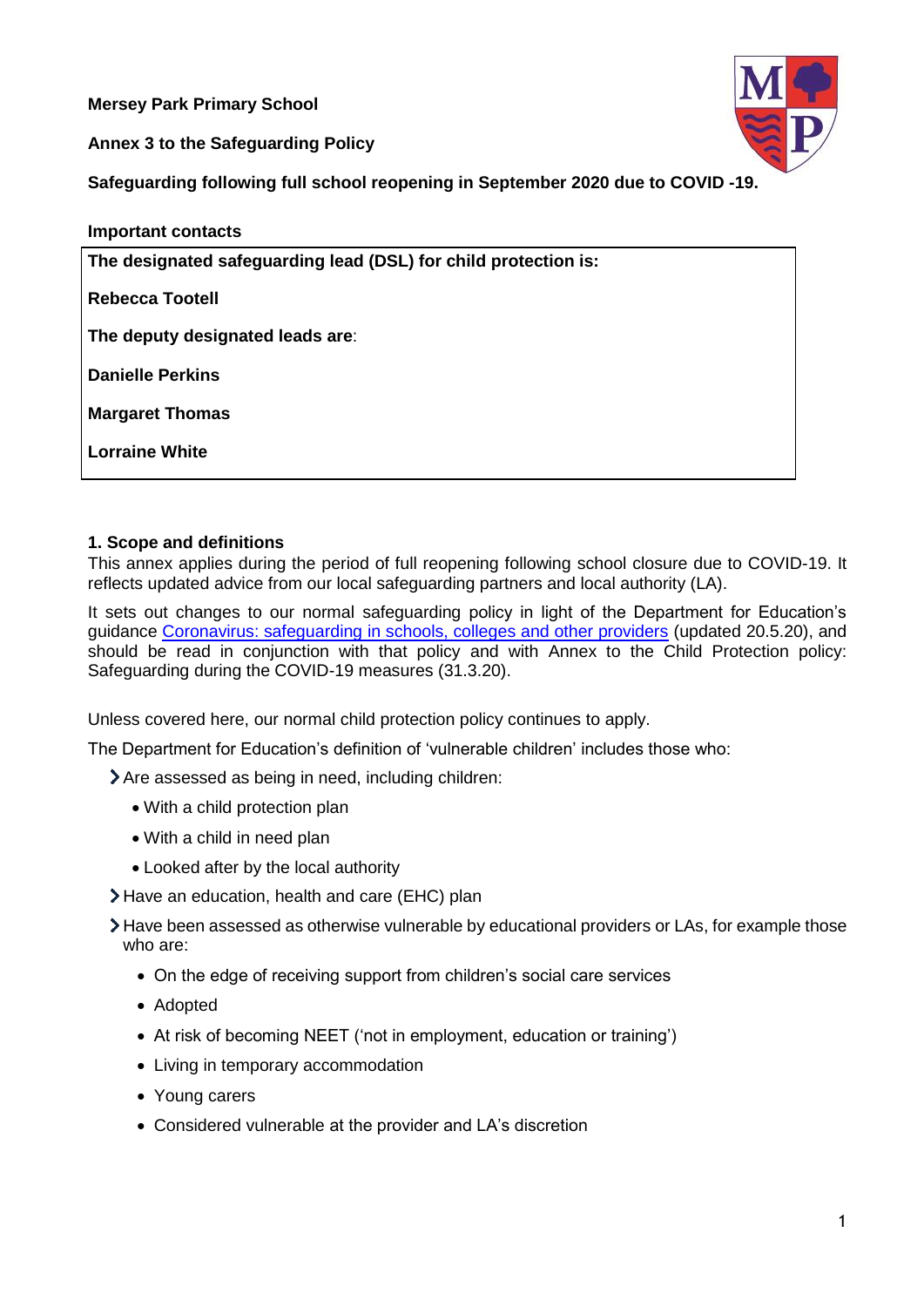# **2. Core safeguarding principles**

We will still have regard to the statutory safeguarding guidance, [Keeping Children Safe](https://www.gov.uk/government/publications/keeping-children-safe-in-education--2) in Education.

Although we may still be operating in a different way to normal, we are still following these important safeguarding principles:

- The best interests of children must come first
- If anyone has a safeguarding concern about any child, they should continue to act on it immediately
- A designated safeguarding lead (DSL) or deputy should be available at all times (see section 4 for details of our arrangements)
- It is essential that unsuitable people do not enter the school or gain access to children
- Children should continue to be protected when they are online

### **3. Reporting concerns**

All staff and volunteers must continue to act on any concerns they have about a child immediately. It is still vitally important to do this, both for children continuing to attend or returning to school and those at home for agreed reasons.

Concerns can be logged, ideally, directly onto CPOMS or on the Safeguarding Record of Concern form (pink).

If a written record is being completed, ensure that it is given to the member of the Safeguarding team in school. In the unlikely event of a member of the team not being present on site, pass the record to a member of the Senior Leadership Team.

Emails have been sent to all staff giving details about how to log on to CPOMS and how to record an alert. Alerts are checked regularly throughout the day whether the safeguarding team are onsite or working offsite

As a reminder, all staff should continue to work with and support children's social workers, where they have one, to help protect vulnerable children.

### **4. DSL (and deputy) arrangements**

There will be a trained DSL or deputy DSL on site at all times. On rare occasions when all members of the team are not on site, they can be reached by phone call or email, by a member of the Senior Leadership Team. All contacts details are listed in the 'Important contacts' section at the start of this annex.

We will ensure that DSLs (and deputies), wherever their location, know who the most vulnerable children in our school are.

#### **5. Working with other agencies**

We will continue to work with children's social care and with virtual school heads for looked-after and previously looked-after children.

We will continue to update this annex where necessary, to reflect any updated guidance from:

- **>** Our 3 local safeguarding partners
- The local authority about children with education, health and care (EHC) plans, the local authority designated officer and children's social care, reporting mechanisms, referral thresholds and children in need

#### **6. Monitoring attendance**

We will resume taking our attendance register. Where any child we expect to attend school doesn't attend, or stops attending, we will:

Follow up on their absence with their parents or carers, by telephone call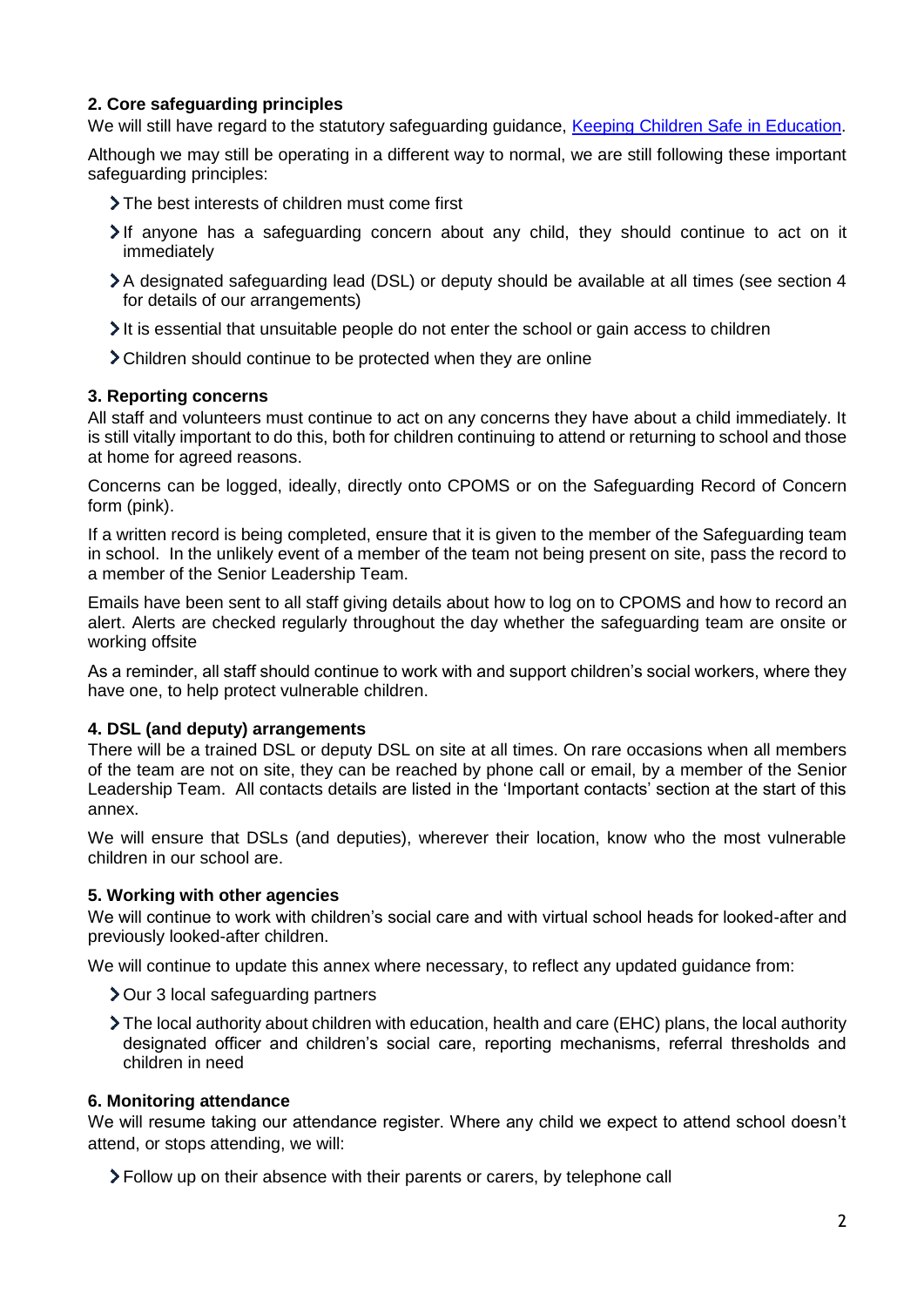Notify their social worker, where they have one

We will make arrangements with parents and carers to make sure we have up-to-date emergency contact details, and additional contact details where possible.

# **7. Peer-on-peer abuse**

We will continue to follow the principles set out in part 5 of Keeping Children Safe in Education when managing reports and supporting victims of peer-on-peer abuse.

Staff should continue to act on any concerns they have immediately – about both children attending school and those at home.

## **8. Concerns about a staff member or volunteer**

We will continue to follow the principles set out in part 4 of Keeping Children Safe in Education.

Staff should continue to act on any concerns they have immediately – whether those concerns are about staff, supply staff or volunteers.

We will continue to refer adults who have harmed or pose a risk of harm to a child or vulnerable adult to the Disclosure and Barring Service (DBS).

We will continue to refer potential cases of teacher misconduct to the Teaching Regulation Agency (TRA) using the referral form for employees.

## **9. Contact plans**

In rare circumstances, if pupils are unable to return to school, we will have contact plans for children with a social worker, and other children who we have safeguarding concerns about, where:

- They won't be attending school (for example where the school, parent/carer and social worker, if relevant, have decided together that this wouldn't be in the child's best interests); or
- They would usually attend but have to self-isolate

Each child has an individual plan, which covers:

- $\geq$  How often the school will make contact this will be at least once a week
- $\geq$  Which staff member(s) will make contact as far as possible, this will be staff who know the family well
- $\blacktriangleright$  How staff will make contact this will be over the phone (using school phones and devices to make calls home or, if necessary, they will use personal phones but they will withhold their personal number), doorstep visits, or a combination of both.
- Who staff will make contact with initially a parent/carer but staff will also speak directly to children at home to help identify any concerns.
- Which outside agencies are also supporting the family e.g. Koala North West, and how we will work with the agency to provide support

In staff recording of the outcome of the conversation they will include information on the following:

- Any concerns raised by the parent/carer or child, regarding:
	- Not completing assigned work or logging on to school systems
	- No contact from children or families
	- Seeming more withdrawn or anxious

We will agree these plans with children's social care where relevant, and will review them at the weekly pastoral care meeting.

If we are unable to make contact, we will contact the allocated social worker, children's social care or the police.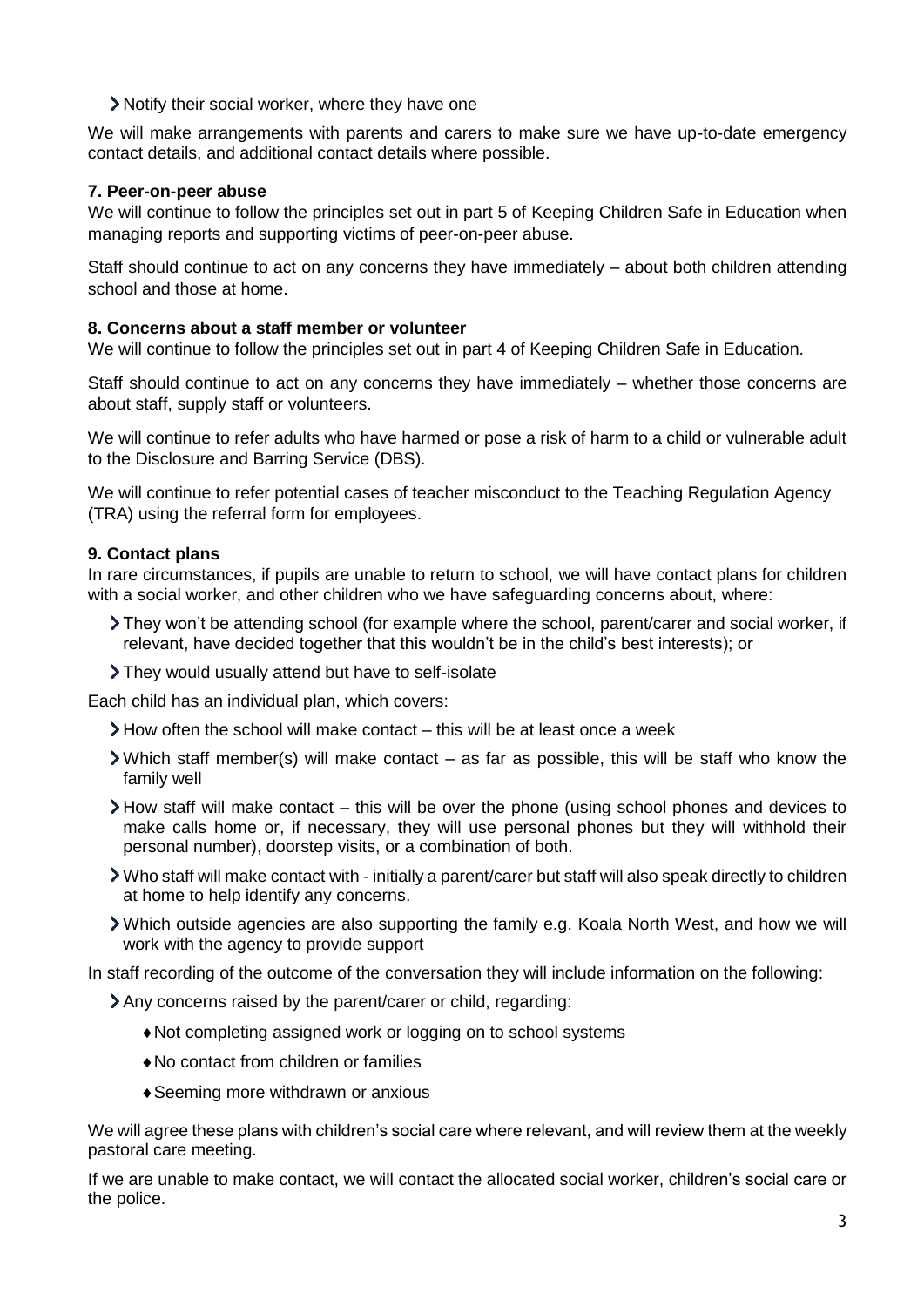# **10. Safeguarding all children**

Staff and volunteers will continue to be alert to any signs of abuse, or effects on pupils' mental health that are also safeguarding concerns, and act on concerns immediately in line with the procedures set out in section 3 above.

## **11. Children returning to school**

The DSL (or deputy) will do all they reasonably can to find out from parents and carers whether there have been any changes regarding welfare, health and wellbeing that they should be aware of before the child returns.

The DSL (and deputies) will support staff and children regarding new concerns (and referrals as appropriate) as more children return to school.

Staff and volunteers will be alert to any new safeguarding concerns as they see pupils in person.

#### **12. Mental health**

Staff and volunteers will be aware of the possible effects that this period may have had on pupils' mental health. They will look out for behavioural signs, including pupils being fearful, withdrawn, aggressive, oppositional or excessively clingy, to help identify where support may be needed.

Staff will use resources provided by Liverpool CAMHS including Returning to School Journals.

We will continue to offer our current mental health support for all pupils.

### **13. Staff recruitment**

We continue to recognise the importance of robust safer recruitment procedures, so that adults and volunteers who work in our school are safe to work with children.

We will continue to follow our safer recruitment procedures, and part 3 of Keeping Children Safe in Education.

We will continue to do our usual checks on new volunteers, and do risk assessments to decide whether volunteers who aren't in regulated activity should have an enhanced DBS check, in accordance with paragraphs 167-172 of Keeping Children Safe in Education.

### **14. Safeguarding induction and training**

We will make sure staff and volunteers are aware of changes to our procedures and local arrangements.

#### 14.1 New staff induction

New staff and volunteers will continue to receive:

- > A safeguarding induction
- A copy of our safeguarding policy (and this annex)
- Xeeping Children Safe in Education part 1
- Confirmation of DSL arrangements

#### 14.2 DSL training

The DSL (and deputy) may not be able to take part in training during this period. If this is the case, the DSL (and deputy) will continue to be classed as a trained DSL (or deputy) even if they miss their refresher training.

The DSL (and deputy) will do what they reasonably can to keep up to date with safeguarding developments, such as via safeguarding partners, newsletters and professional advice groups.